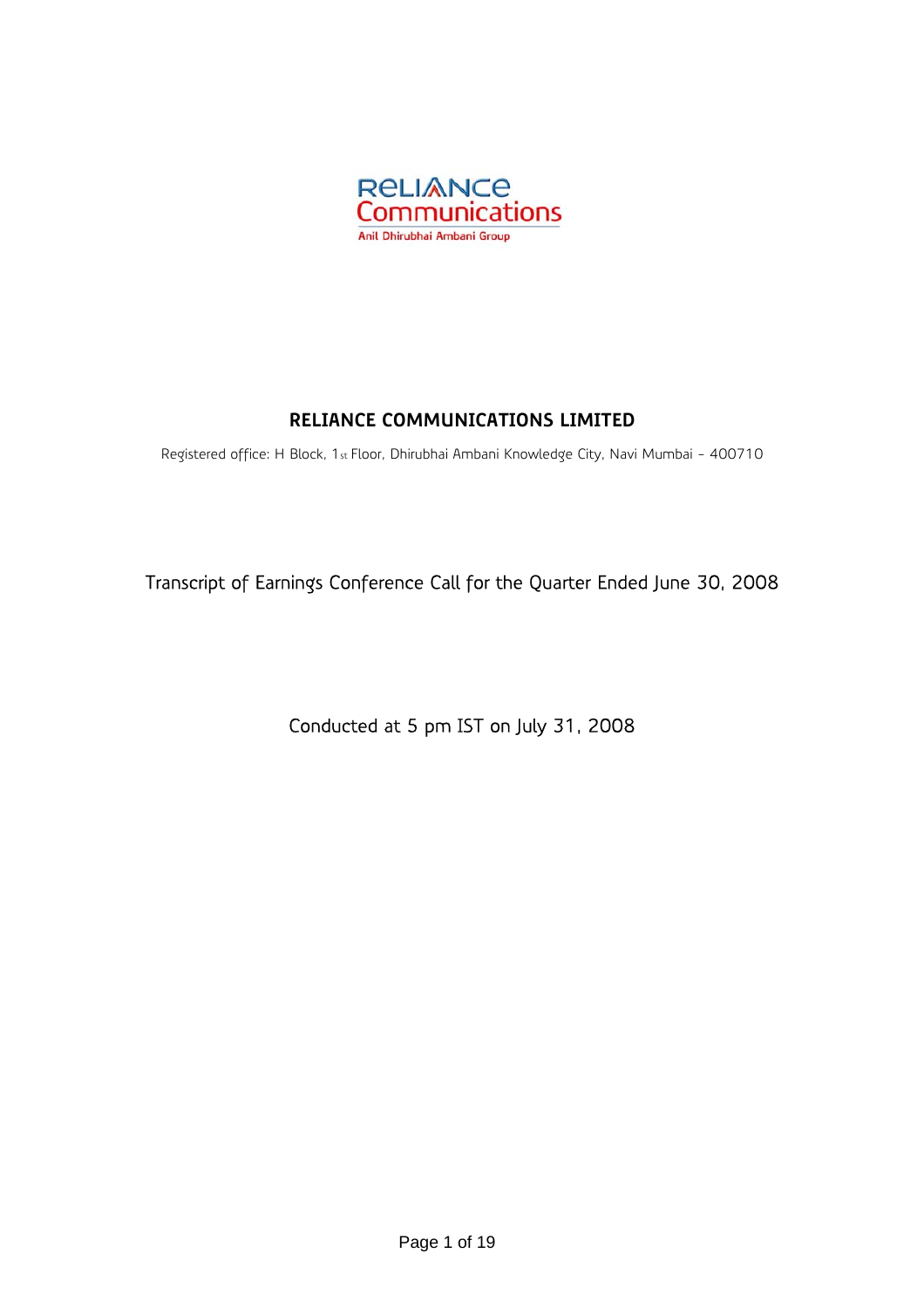# Operator:

Thank you for standing by. And welcome to the Reliance Communications Global Earnings Conference Call on the Reliance Audio Conferencing platform. This call is hosted by Citigroup. At this time, all participants are in listen-only mode.

There will be a presentation followed by a question-and-answer session. At which time, if you wish to ask a question, please press "star, one" on your telephone. Please be advised this conference is being recorded today.

I would like to hand the conference over to Mr. Rahul Singh of Citigroup. Over to you, sir.

# Rahul Singh:

Thank you. Good morning, afternoon and evening, everyone. We at Citigroup are pleased to host this call for the 1Q FY09 results of Reliance Communications. And on behalf of all participants I thank the management team for taking time out for this earnings call.

The senior management team from Reliance Communications on the call today is led by the Chairman, Mr. Anil Dhirubhai Ambani; and heads of the various business units namely, Mr. S.P. Shukla, who heads the Wireless Business; Mr. Punit Garg, from the Globalcom Business; and Mr. George Varghese, from Enterprise Broadband; and Mr. Arvind Narang, who leads the Investor Relations. The call will begin with an overview from Mr. Ambani followed by a Q&A session.

I must remind you that the discussions today may include certain forward-looking statements and must be viewed therefore in conjunction with the risks.

With this, I would now hand over the call to Mr. Anil Ambani. Over to you, sir. Thank you.

# Anil Dhirubhai Ambani:

Thank you, Rahul. I welcome all of you to this earnings call to discuss Reliance Communications financial performance for the quarter ended June 30, 2008.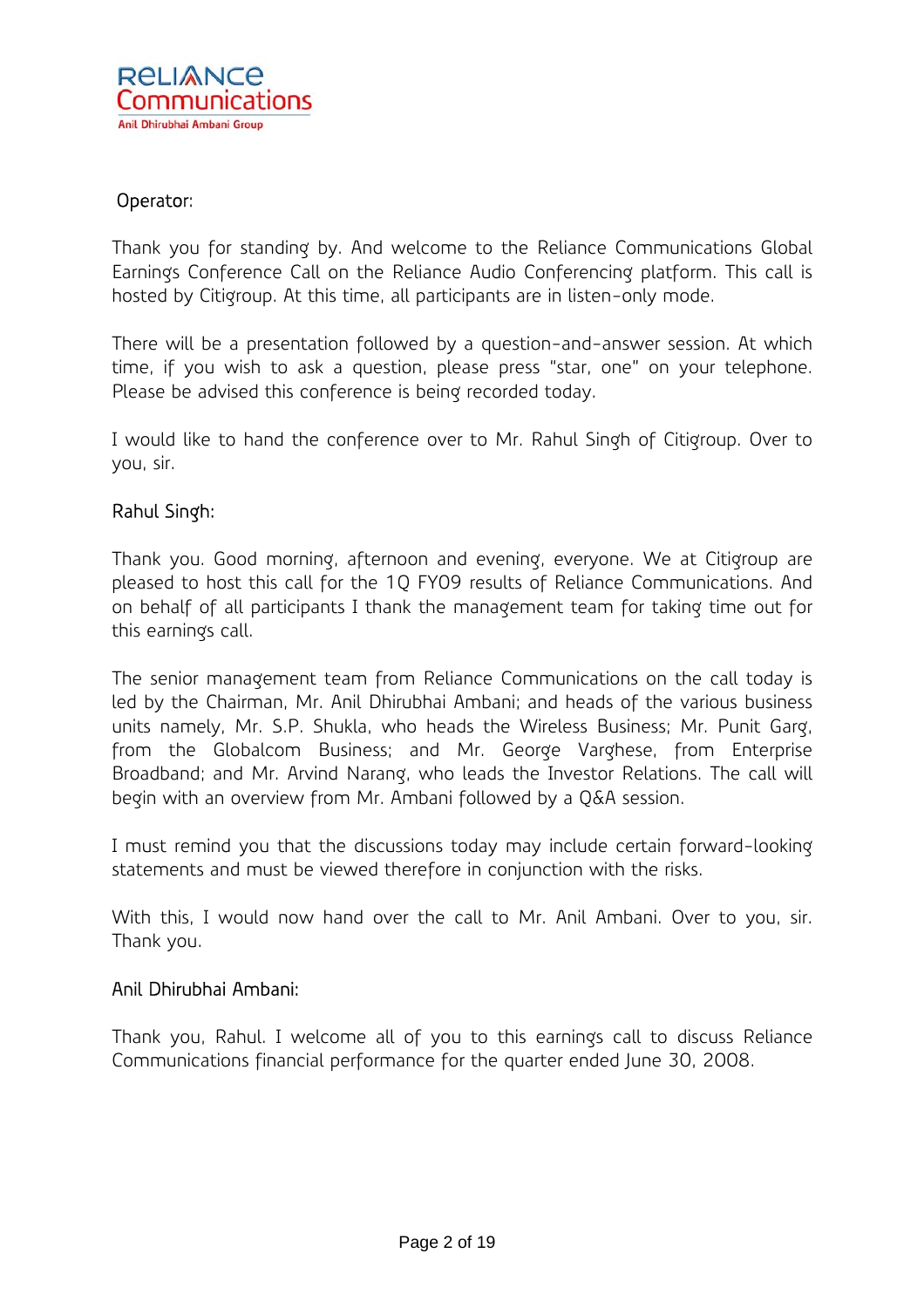

I'd like to start with a brief update on the Indian telecom sector. India has consistently maintained its position as the fastest growing telecom market in the world with net subscriber additions of over 8 million over many months.

Over the last 12 months, India has added nearly a 100 million subscribers. We expect the current growth momentum in the Indian telecom market to be maintained as the Government's progressive policies are creating a level playing field for all operators. This enables operators to create greater affordability of services, expand network coverage and generate strong customer demand.

Many regions across the country are still significantly under penetrated and could therefore continue to grow over several years. Reliance Communications, a fully integrated and converged telecommunications service provider is best positioned to capture these growth opportunities in the Indian telecom sector.

In addition to the expansion of mobile voice, we believe that the proliferation of data demand globally presents significant opportunities across a range of businesses from mobile value added services, long distance voice and data services, enterprise IT and telecom connectivity, internet data centers, consumer broadband, home entertainment, telecom retailing and several other such related businesses on a global scale. We are creating the largest infrastructure backbone not only in India but across the world to support our expansion into these businesses.

Coming to the first quarter of 2008-09, we have maintained the operating momentum and achieved the key milestone of over 50 million customers. At the close of the quarter, we had 53 million customers including from Reliance Globalcom and our Enterprise customers, and over 51 million mobile wireless subscribers.

During the last quarter we added over 5 million wireless subscribers on our network, the second highest by any telecom company in India. We aim to further improve our subscriber growth momentum over the coming months.

Our revenues have expanded by 24% to Rs. 5,322 crore. Our EBITDA and profit after tax has grown by 24% each to Rs. 2,250 crores and Rs. 1,512 crores respectively. We've maintained our position as the most profitable telecom company in India.

We are now investing an aggregate of over Rs. 40,000 to Rs. 50,000 crores (US\$) 10 to 11 billion), between the fiscal year 2008 and the current fiscal year 2009,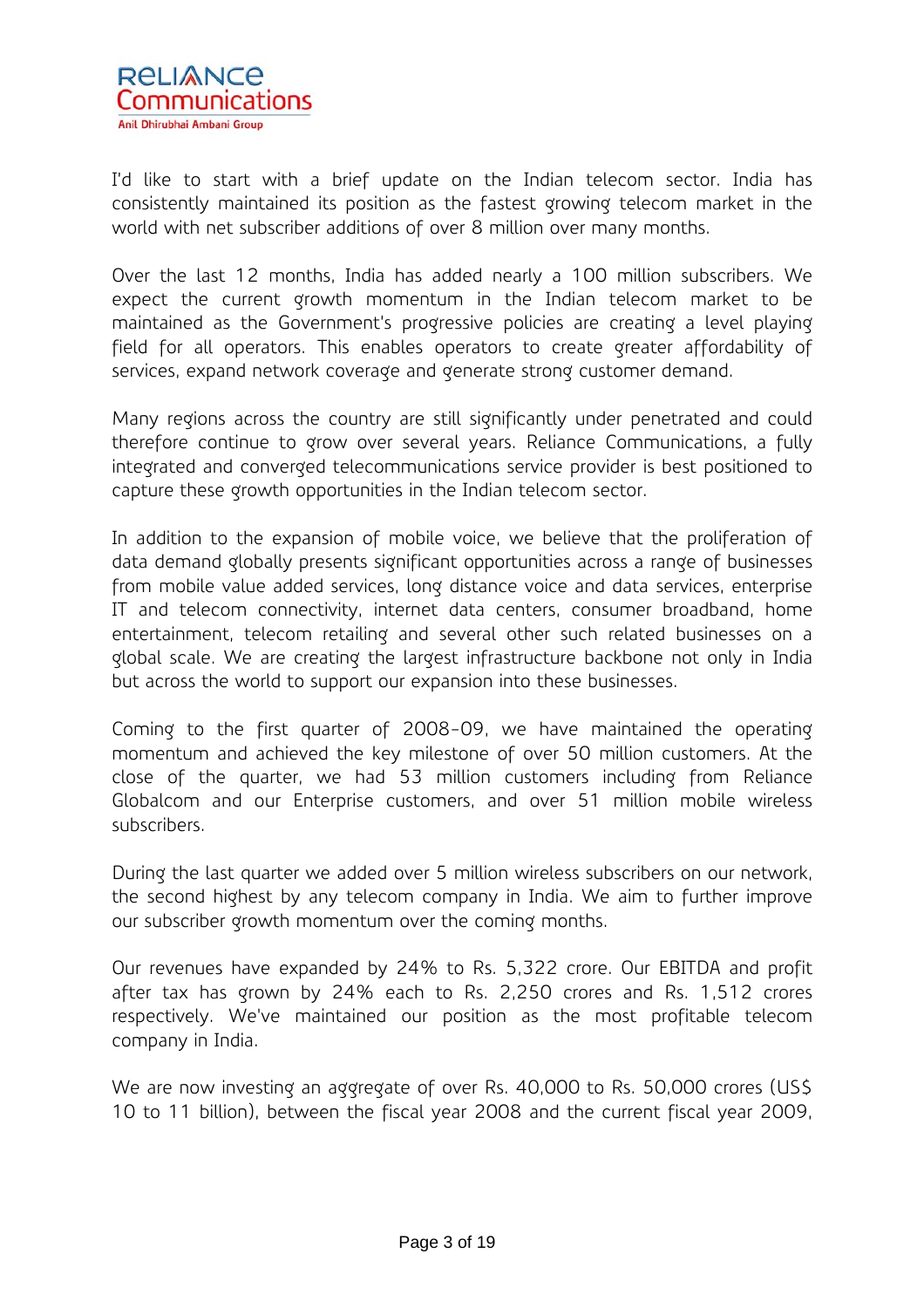

the full benefit of which will flow through from the next financial year leading to an acceleration in our earnings growth momentum. As we expand our operating base, the key focus is on profitable growth.

We are now looking to achieve revenue expansion with the additional objective of maintaining the contribution from each incremented unit of revenues. Therefore, as we expand and build new businesses, leverage multiple technologies, move to new regions across the country, enter new global markets and target additional customer segments, we will remain focused in maintaining the intrinsic profitability of each of our businesses.

I would now like to present some of the key highlights of the first quarter of this year. I will start with our recent acquisition of the UK-based Global Managed Network Services provider VANCO Group, which is in line with our vision to create one of the top five global data communication enterprises in the world.

VANCO Group has been recognized by Gartner as a top five Managed Network player globally. Its acquisition has added US\$ 365 million or over Rs. 1,500 crores to the annual revenue of Reliance Globalcom through secure, long-term contracts with a customer base that includes over 200 of the world's largest enterprises and over 700 carriers. Its operations are largely centered on developed markets, 90% of VANCO's revenues come from countries like the US, UK, France and Germany.

For our wireless customers, we have recently introduced long distance calling plans that are redefining STD calling patterns and usage across the country. Our unlimited free STD calls plan bring unprecedented benefits to all our 5 crore Reliance Mobile customers across post-paid, pre-paid and fixed wireless usage categories.

Backing up our nationwide network expansion plans is our infrastructure expansion. In addition to expanding the base of multi-tenancy telecom towers of Reliance Infratel, Reliance Communications can also provide integrated solutions including active infrastructure, backhaul and transport network, BPO, IDC hosting and IT solutions. We are the only company with the ability to offer a completely integrated platform to new operators as a B2B service offering. This creates an additional revenue opportunity for Reliance Communications in addition to the business upside from passive infrastructure expansion under Reliance Infratel.

I will now ask my colleagues, Mr. Shukla, Mr. Garg and Mr. Varghese to share a few highlights from each of their businesses. We'll then move into some closing comments from me and then into Q&A. Thank you so much.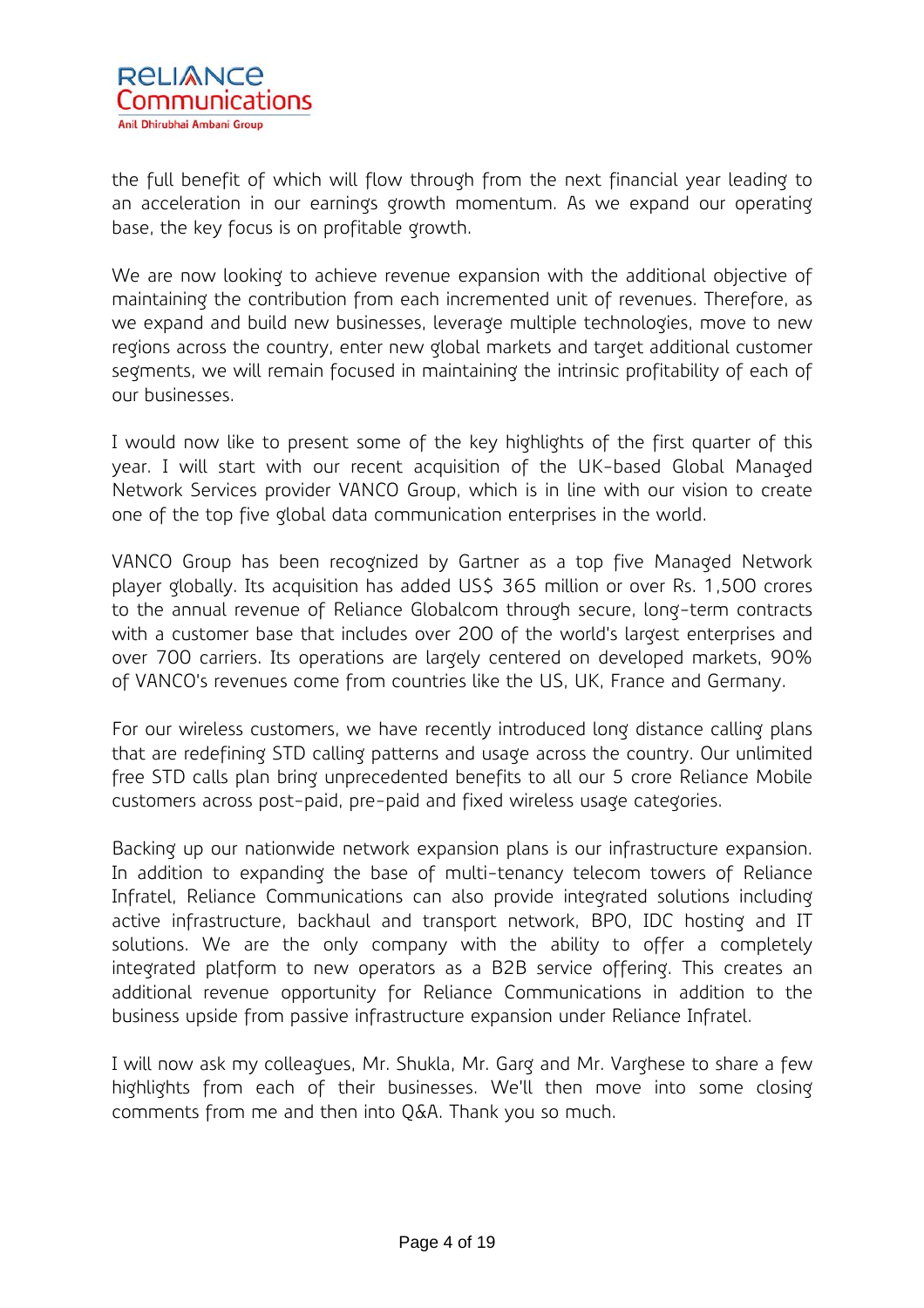# S.P. Shukla:

Thank you, Mr. Ambani. And good evening, good morning to all of you on the conference call. I would like to briefly cover our wireless business. As you are aware, our subscriber base today stands at 51 million out of which 8 million are GSM subscribers and 43 million are CDMA.

In CDMA, we have almost 70% of the all India market. We are confident of continuing our leadership position in this segment. The great opportunity, which we are on the threshold of, is GSM, which represents 80% of the market opportunity today.

As we launch our GSM services very shortly, we will be participating in 7 million plus subscriber growth on a monthly basis in the GSM segment in the country. As of now, we have less than 5% share of this market through our RTL arm. But if you look at our dual technology circles where we operate on both the technology platforms, you will notice that we have a market share in excess of 25% on a steady basis. Therefore entry in the GSM segment is a significant market share expansion activity for us.

What is even more exciting is the ARPU upside. We will be able to participate in the great churn opportunity, which exists today in the form of an existing large subscriber base in the country, which is churning at the rate of 4 to 5% every month.

As you are familiar, today most of the middle and high-end customers are with GSM operators because of the wide range of handsets and the variety it offers. Through GSM, we will be able to participate in this segment of the market providing significant revenue and ARPU upliftment opportunity.

Our innovative packages, which we plan to launch soon, will open up this new segment of customers to mobile, offering significant enhancement of all operating parameters. At the same time, we are on the threshold of completing the rollout of our high-speed data network on a national basis, which will once again cater to high ARPU providing us one more ARPU upliftment strategy for our existing CDMA subscriber base.

Synergies in network operations, synergies in distribution and retail infrastructure, as well as, on the manpower front will ensure revenue growth will be disproportionate to any incremental cost increase in the coming months and quarters. Our GSM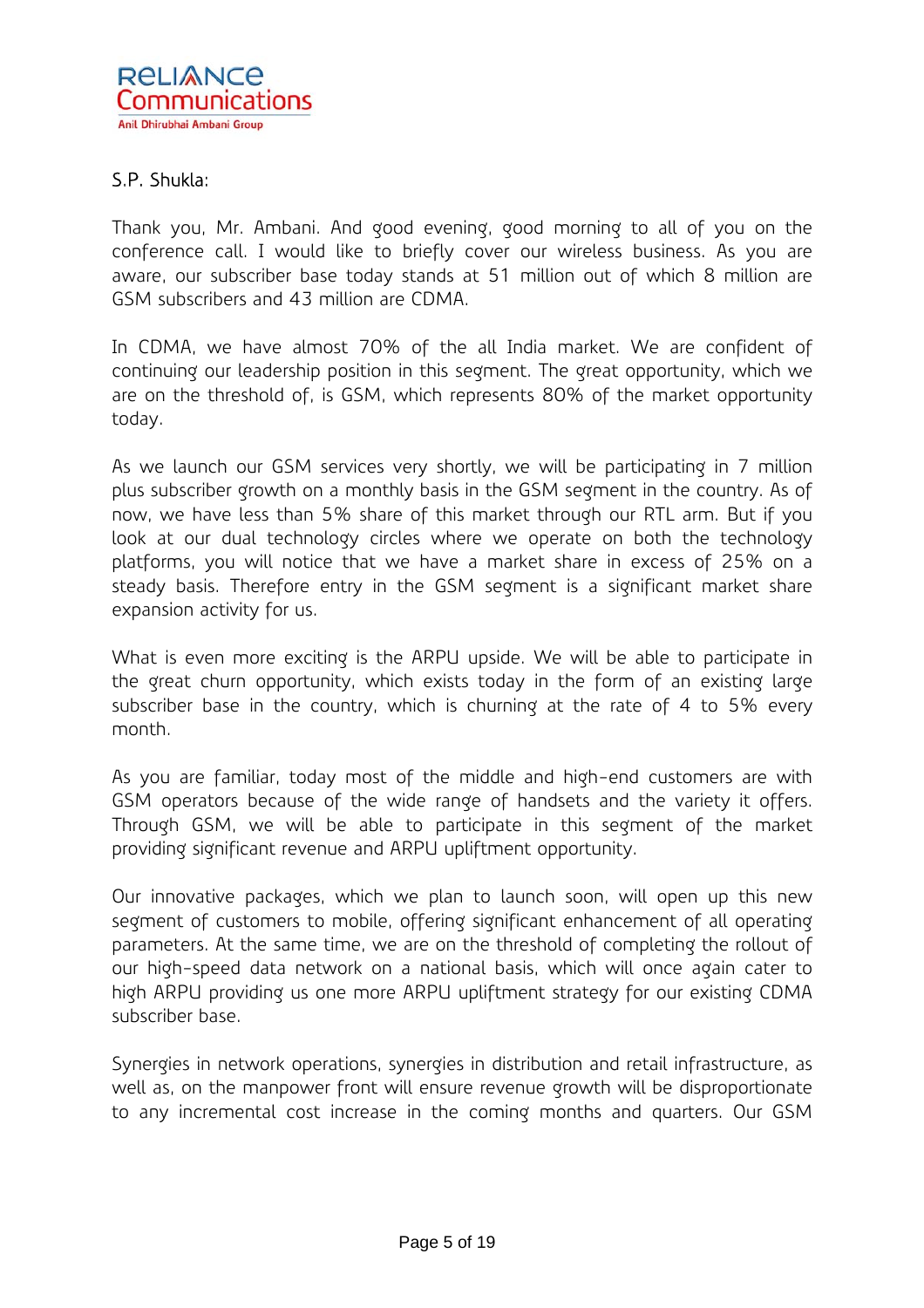

plans are on track. GSM launches will begin towards end of this year and will be concluded by middle of next year. I am looking forward to speaking to all of you on Reliance GSM, very soon.

I would now handover to my colleague, Mr. Punit Garg.

# Punit Garg:

Thank you, Mr. Shukla. Good morning, good afternoon and good evening, friends. Reliance Globalcom has been busy in this quarter with two acquisitions, VANCO and eWave. We acquired VANCO, which is seen as the leader by Gartner in their Magic Quadrant along with AT&T, BT and Verizon.

We acquired VANCO at US\$ 77.5 million. VANCO has 220 enterprise customers spread over Europe and US serving 230 countries. VANCO has relationships with over 700 carriers and these relationships are growing stronger by the day.

eWave is a company in the WiMax space where we have 19 licenses in Africa, Eastern Europe and Latin America. These licenses have spectrum as well, and we would start rolling out services in the quarters to come.

Our data business as usual continues to grow. We have added contracts of over Rs. 225 crores in current quarter. Network and value added services, which are our typical services like IPLC and VPN, contribute almost 70% of total contract value.

There was continued increase in voice traffic growth. NLD voice traffic has grown by 11% in the first quarter, while growth in ILD traffic remains flat. The ADC drop in NLD and ILD segments has kept some pressure on revenue from voice traffic, but it is very well compensated by increase in traffic, as well as increase in business revenue with VANCO and Yipes doing very well in this space.

Our NGN construction is progressing as per schedule on the Mediterranean segment, which we call Hawk. The marine survey is over 85% in terms of completion and our manufacturing of cable repeater is on schedule. So we are very well on schedule for launch in Q1 of '09.

The marine survey is underway for our Eagle system, which is Japan-US and is expected to complete by end of September. The construction of repeater and cable is underway as well.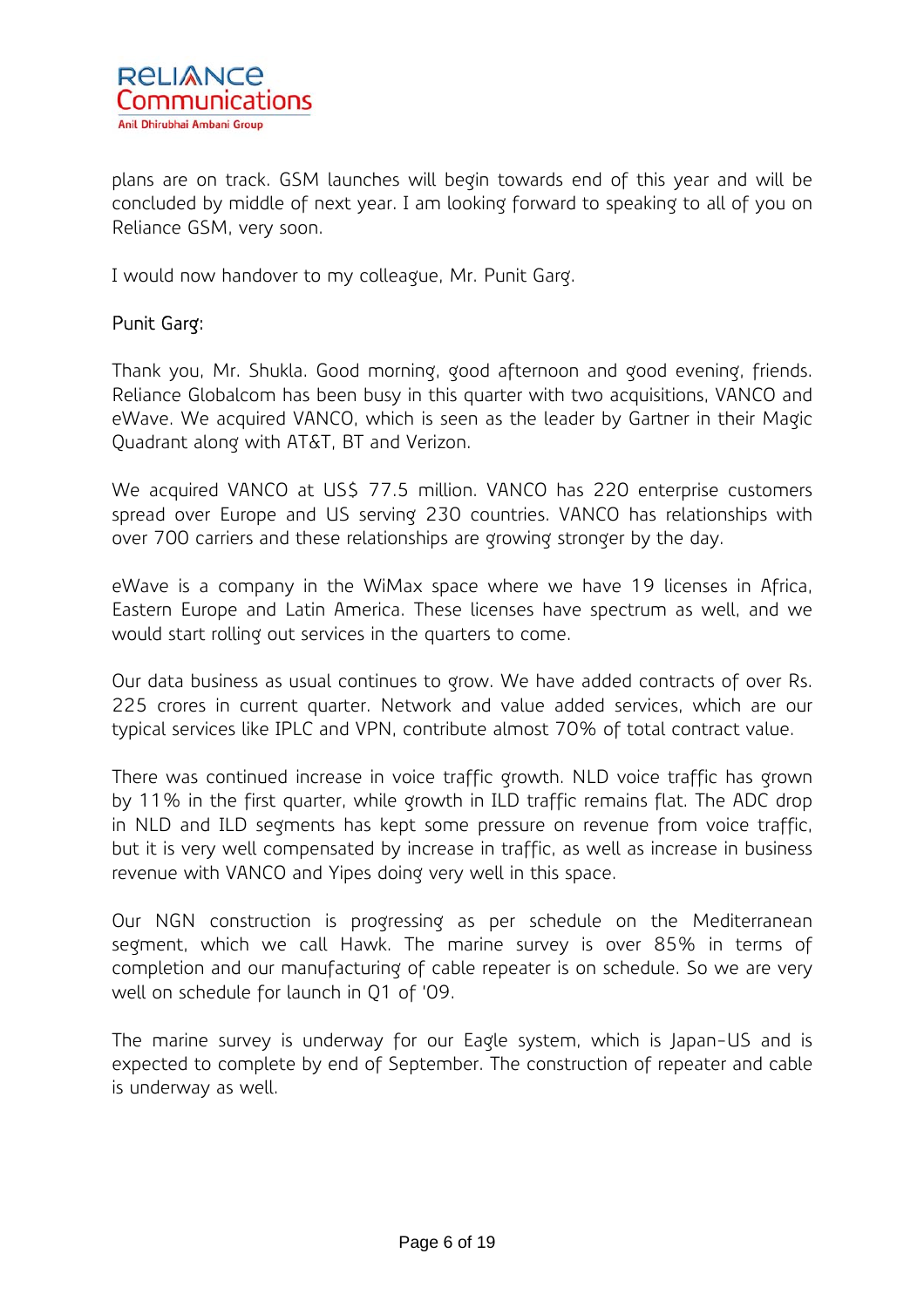

We continue to grow our VPN service. We launched our services in UAE, Bahrain and Qatar this quarter, where we enabled our partners with Global Ethernet and VPLS service from Yipes as well as our MPLS service which benefits our Indian customers and customers in the US and Europe in a big way.

The integration process of VANCO and eWave, which we've started this week will continue until end of September and we would see the synergies in the later part of this year. We see the global business growing in a big way and touching more lives as WiMax starts rollout by the end of the fiscal year. We'll get the opportunity to talk to you soon. With this, I hand over to Mr. George Varghese.

### George Varghese:

Thanks, Punit. Good morning, good afternoon, good evening, friends. The Enterprise business continues to maintain the consistent quarter on quarter growth that we have been showing. This quarter also we have 10% growth.

Customer satisfaction continues to be very high. It's always been consistent at about 7.8 to 8 on a 10-point scale. So customers' satisfaction continues to be high which is translating into a very large chunk of our orders coming from repeat orders from our existing customers. 43% of the orders that we received this quarter were from our existing customers.

We continue to maintain market leadership in the managed services categories like Centrex, VPN and IDC. Obviously, these are sticky products.

We continue to maintain leadership in network reach to the enterprise customers with the strategy of doing Fiber, LMDS, Microwave. With the launch of WiMax in 10 cities, will give us the edge in terms of our ability to reach enterprise customers, extended enterprises and help us to launch new products like telecommute. We today have the highest range of products in the enterprise business. We're catering to every single need of the corporate. Now with telecommute, we have a basket which is enviable which nobody else has.

IDC expansion gives us a chance to get a better share of wallet of the enterprise customers. We'll maintain our market leadership in IDC with our expansion and it will also help us in selling a range of products to the enterprise. With all this, we are today perfectly positioned to increase our share of wallet from the top-enterprise customers and to tap the ever expanding SME segment of the market. Thank you. I will hand over to Arvind Narang.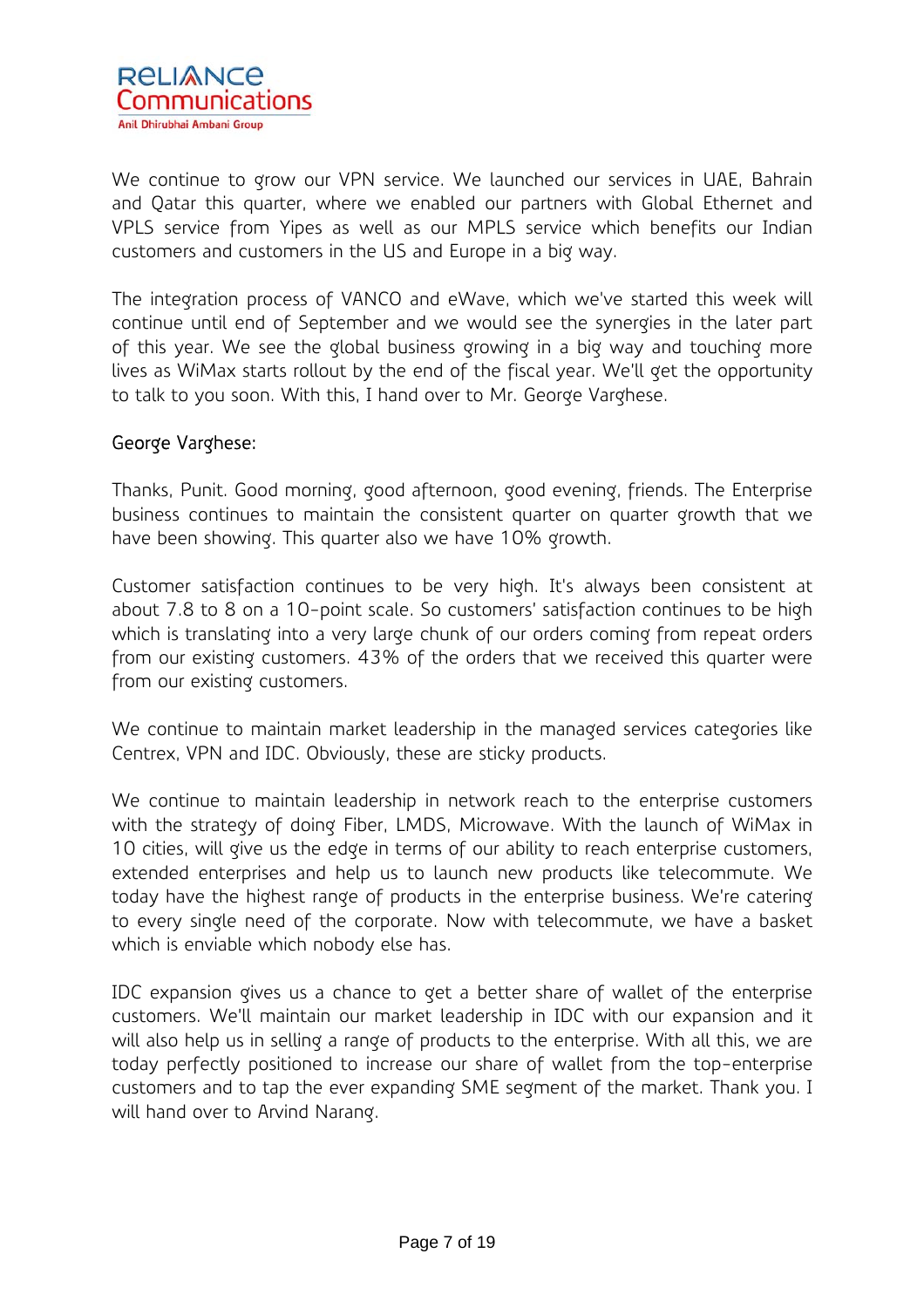

# Arvind Narang:

Thank you, George. We'll now open the call for Q&A. As you know, time is limited and we request you to focus on key strategic and business issues. We also request each participant to ask not more than two questions and provide an opportunity for all participants to interact with the management.

If there are detailed financial questions, I will be happy to answer those separately and please feel free to email me after the earnings call.

Moderator, can we take the first question, please.

#### Operator:

Sure, sir. The first question is from Mr. Shubham Majumder from Macquarie. Please go ahead, sir.

#### Shubham Majumder:

I have two questions here. If you could just give us an idea of the reason for the severe margin decline in the non-wireless businesses especially in the global services business? And also in terms of the wireless business, the reason for the very sharp ARPU decline of 11% quarter-over-quarter which follows the sharp ARPU decline you showed in the previous quarter as well?

And my second question is in terms of the VANCO acquisition, if you could just give us an idea of what sort of EBITDA margins and what sort of ramp-up potential financially we'll see over the next one to two years?

#### Punit Garg:

Thank you, Shubham. When you are looking at the drop in EBITDA, it is only Rs. 60 to 65 crore, which is US\$ 13 to 14 million and that is attributed to basically cost of integration for eWave and VANCO. You would see synergy value from this integration, I would say, from the following quarters as it gets completed and I hope we would make up for what we have lost in this quarter.

And when we're talking about VANCO, we have added revenue of US\$ 325 million and if you really look at VANCO's businesses, it has multinational enterprise customers where we provide VPN and Ethernet services. We have a blue-chip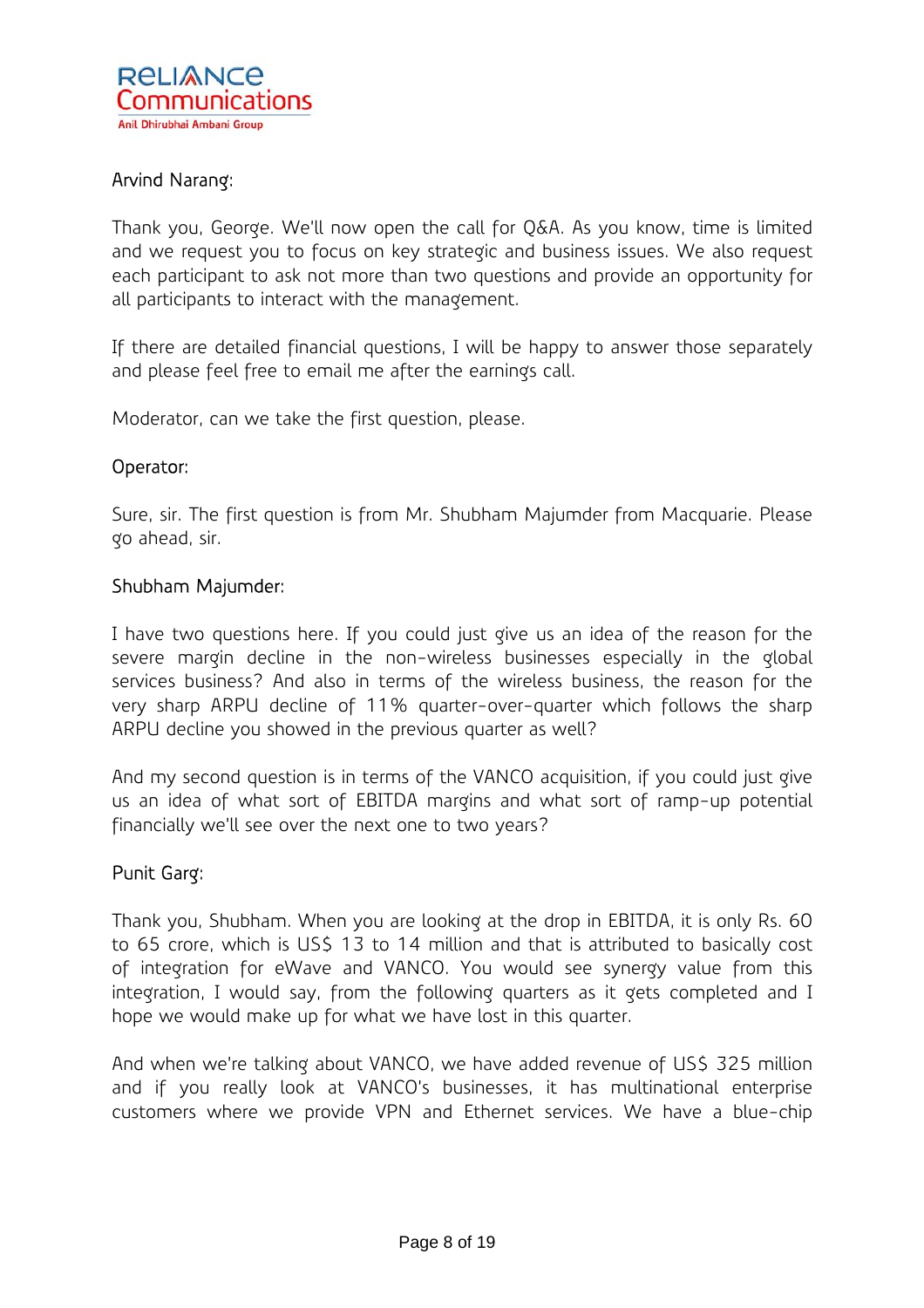

customer base which includes customers like Siemens, British Airways, Ernst & Young, Europcar, Hilton Hotels, etc.

And we have typically contracts which are valuing… the highest value contracts we would have would be in tune of US\$ 100 to 130 million. Typically, our customers sign contracts for five to seven years. And the lowest value contracts we would sign with any company would be typically of US\$ 5 to 6 million with three or four years of service. So as you see, this is a high value business, and you would see a very high leverage of FLAG network, which is the erstwhile FLAG network, for Yipes as well as VANCO customers. And that is the process of integration which is on its way. In terms of bottom line, I think you have access to all of their past data which itself will show you that what are the other upside opportunities we have in the time to come. Thank you.

# S.P. Shukla:

Shubham, this is S.P. Shukla. I'll take your second question on wireless ARPU. There have been two factors mainly. One has been a one time impact on our PCO revenues which were adversely impacted due to tariff declines which you noticed in this quarter. And second is, relatively speaking, our mobile revenues have also been stagnant due to the same reasons. The STD tariff-cut had adverse impact but minutes of usage has grown very well and we are confident that in the mobility segment, revenues will once again recover and start growing. And PCOs, we are mitigating by taking larger expansion in rural areas where PCOs have been largely absent but with our vast roll out in those areas, we will have a growth opportunity to tap.

#### Shubham Majumder:

Mr. Shukla, just a very quick follow up. What percentage of your total wireless minutes carried in the quarter would largely be from PCOs so that we can just properly model the numbers going forward?

# Arvind Narang:

Shubham, I will discuss with you and give you the details.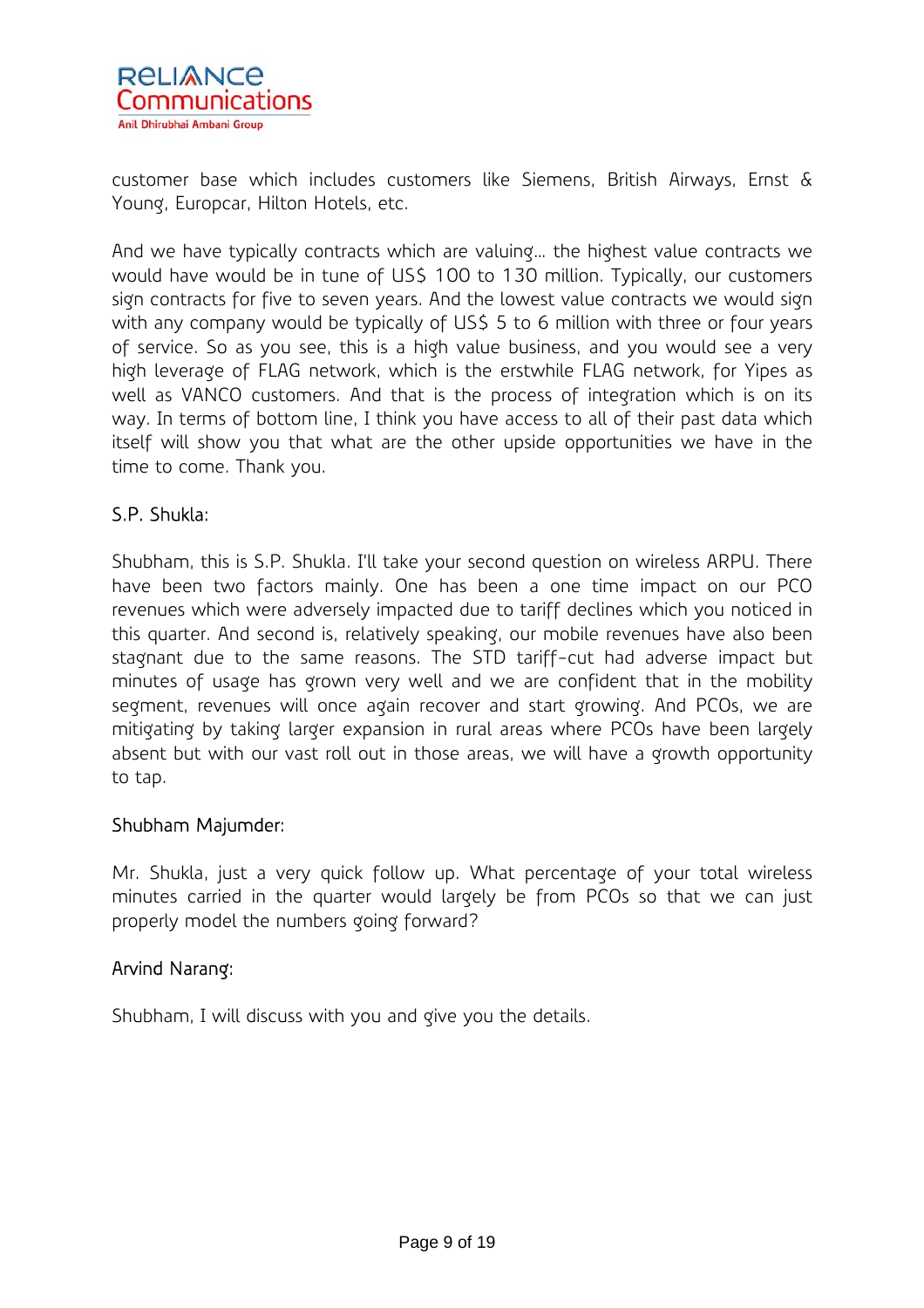

### Shubham Majumder:

Yes, sure. And Punit, on VANCO, if you could just give us a sense of where the EBITDA margin is, if you cannot give us the exact numbers, just the broad EBITDA margin numbers?

### Arvind Narang:

We will share with you.

#### Shubham Majumder:

Okay. Thanks.

### Operator:

Thank you, sir. Next in line, we have Mr. Andrew Haskins from Nomura Securities. Please go ahead, sir.

#### Andrew Haskins:

Hello, can you hear me?

#### Anil Dhirubhai Ambani:

Yes.

#### Andrew Haskins:

Thank you for the call. One main question please. Firstly, having acquired your GSM spectrum and being now in the process of rolling out services across the country, you do have quite a spectrum advantage over some of your competitors. Looking ahead, on a medium term view, would you see scope to be more aggressive about price cutting in the hope of stimulating usage? So can you concentrate on using the spectrum that you have to try to achieve significant elasticity benefits?

My second question is very general one is, you are engaged in expansion in many areas of the world. You have decided not to pursue the opportunity with MTN as you have been telling us, you have made some smaller acquisitions on the global side in many different places around the world. Is the management of the company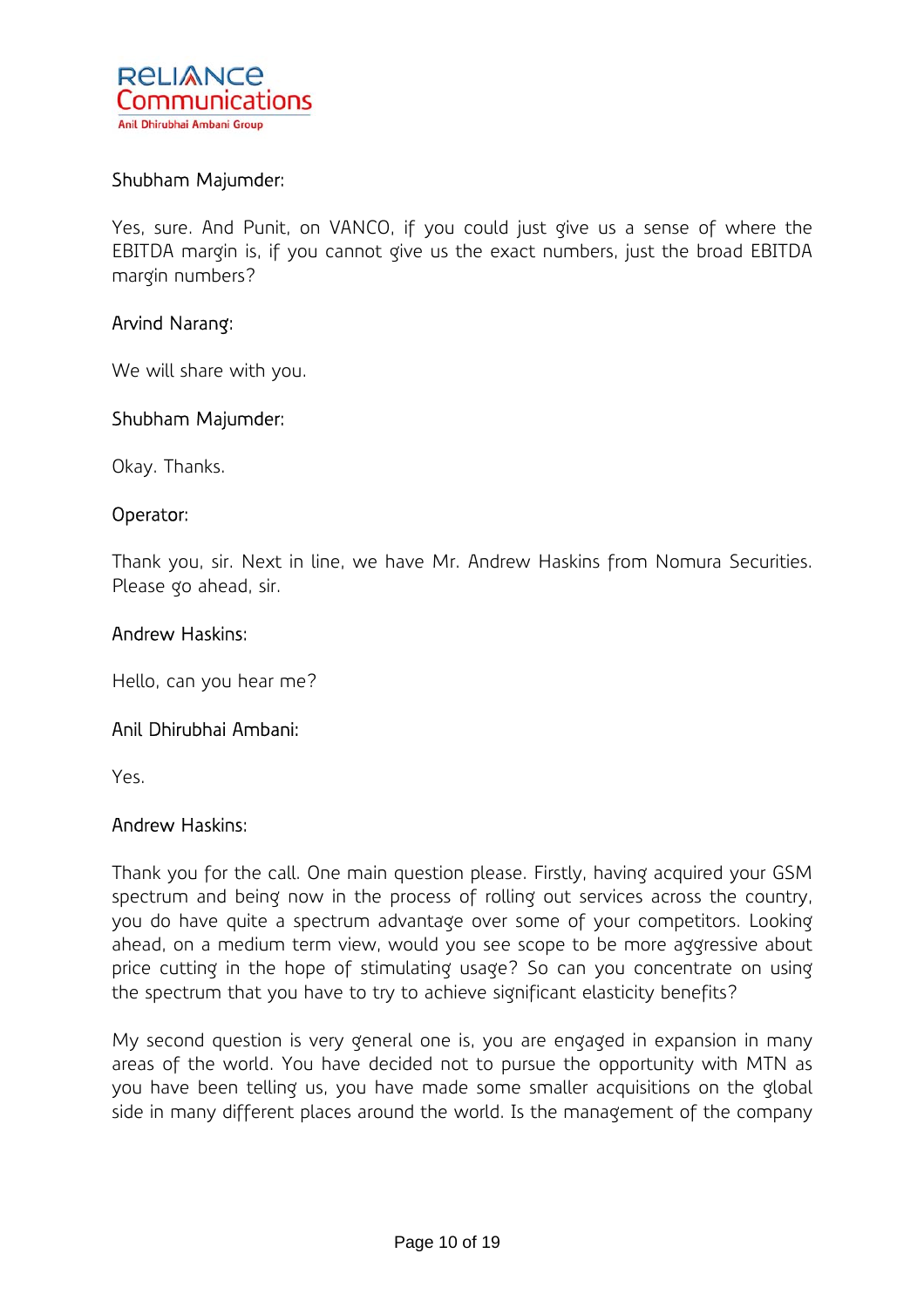

not a little bit worried about diversion of attention of management time and attention outside India at a time when growth opportunities within the country are still very substantial? Thank you.

# Anil Dhirubhai Ambani:

Let me take your second question first and get Mr. Shukla to talk about the GSM side of it. I think that the company always examines opportunities for growth, both organic and inorganic both within the country and outside the country. As we are an integrated company, we naturally look at all opportunities that come. MTN was one such large opportunity, which we did examine. I think that we have the management bandwidth and the capacity and the capability of multi-tasking in the  $21^{st}$  century, as you would appreciate. And I think that as you can see that in this quarter, we did acquire eWave World, we did acquire VANCO and that these are not substitutable-type opportunities and I think we will continue to examine opportunities that have sustainable value creation for us, both on an organic and inorganic basis both within the country and outside India. To come to your spectrum question and the tariff question, let me take you to Mr. Shukla. Thank you.

# S.P. Shukla:

Talking about our GSM entry strategy, which I believe is your thrust of your query. Tariff is only one the platform which attracts the customer. When a customer buys today, service from an operator, he is looking at quality of the network, reach of the network and the features of the network. I am happy to say that we will be beginning with a congestion free network, which will offer the best quality of service which is measured in terms of speech clarity and frequency of calls. We will also have an EDGE-enabled network on all India basis as against operators who have been there for quite some time, who began with GSM and have been slowly upgrading part of the network to GPRS and then again part of the network to EDGE. So in terms of quality as well as feature availability, we will be far ahead of others. To that, we will offer our value bundles, which will make an irresistible combination of features and value, which a customer will be able to get from Reliance vis-a-vis other operators.

# Andrew Haskins:

Thank you.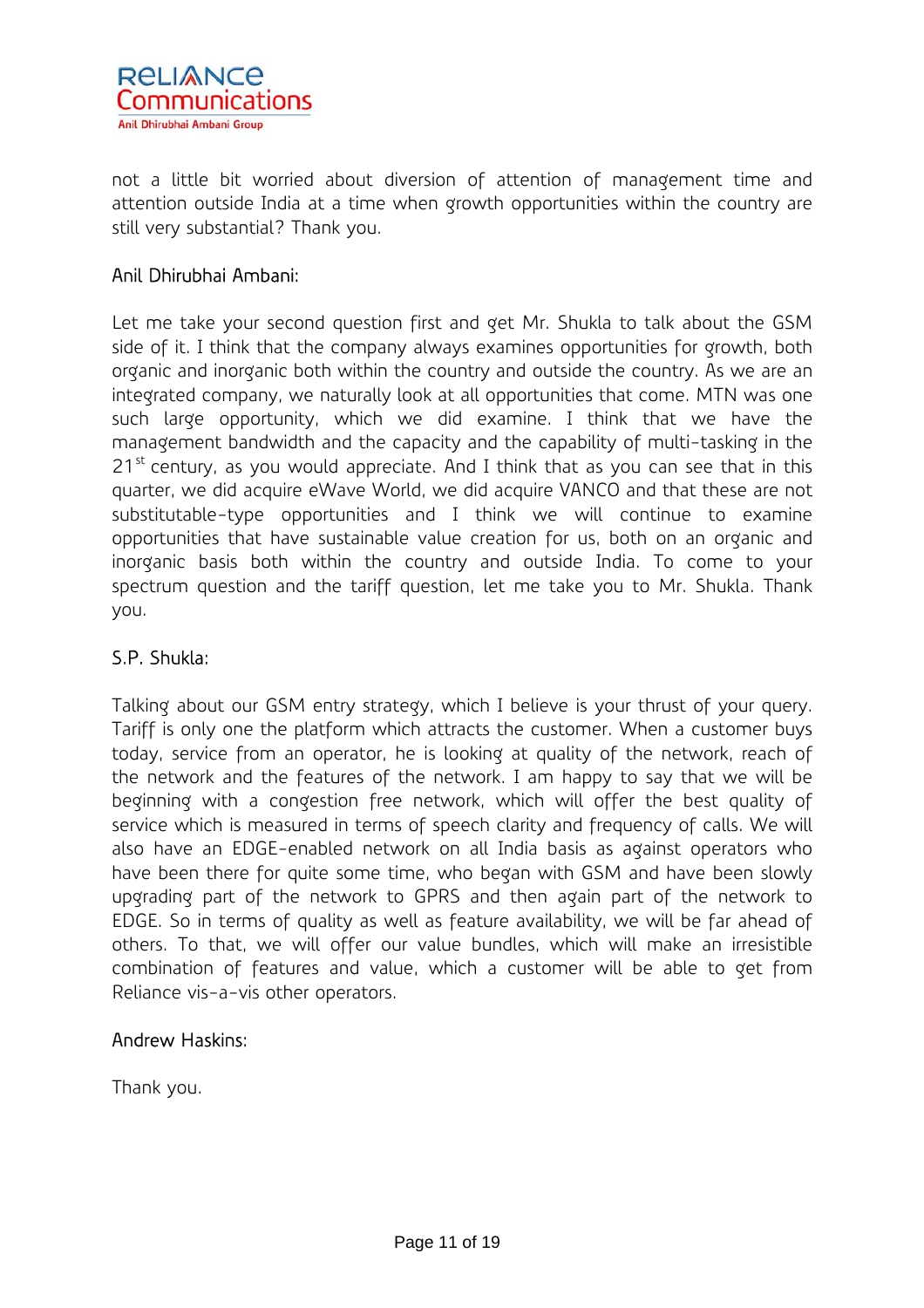

# Operator:

Thank you, sir. Next in line we have Mr. Vinay Jaising from Morgan Stanley. Please go ahead, sir.

### Vinay Jaising:

Thank you so much. I have a few questions. Firstly, on the network cost, they have gone up quite a bit – 87%, year-and-year and 24% sequentially, considering revenues are flat. I understand part of the question was addressed – that global costs have extraordinaries… global costs could be one reason. But can you substantiate, how much of this is real and how much of this is extraordinary?

My second question is any update on the tower business, on the IPO, on the rollout there? And a slight third question, one of my colleagues that asked this question. I think the MoUs are down for the quarter sequentially, so you know ARPUs are down, MOU is down, ARPMs are down. Can you, throw some light again on revenues growth, especially pre the GMS launch? Thank you.

#### Anil Dhirubhai Ambani:

Let me just take the roll out issue and regarding Reliance Infratel, clearly our roll out continues. And that is why we said that we are on track in terms of our GSM roll out strategy. We are in discussions with a number of players in the industry for using the Reliance Infratel facilities and as soon as we have something to announce, which maybe sooner than later, naturally we will make an appropriate announcement on those potential contract that we may have. As far as network operating cost are concern, I think we've already covered at but if you want more color do it, I'm sure Arvind will answer you on that. So let me turn to Prakash, to talk you about the MOU's part and the ARPU part. And what is likely to happen pre-GSM launch.

#### S.P. Shukla:

Thank you. If you look at all the three parameters, let's begin with RPM and you will see that revenue per minute at 66 paisa has actually converged with the industry. Few quarters back we use to talk about a gap between Reliance and others and today there is complete convergence on the RPM front. So relatively speaking, other players have come down far more today to our level. Once RPM is at the same level, you will find that ARPU has dropped, which I explained earlier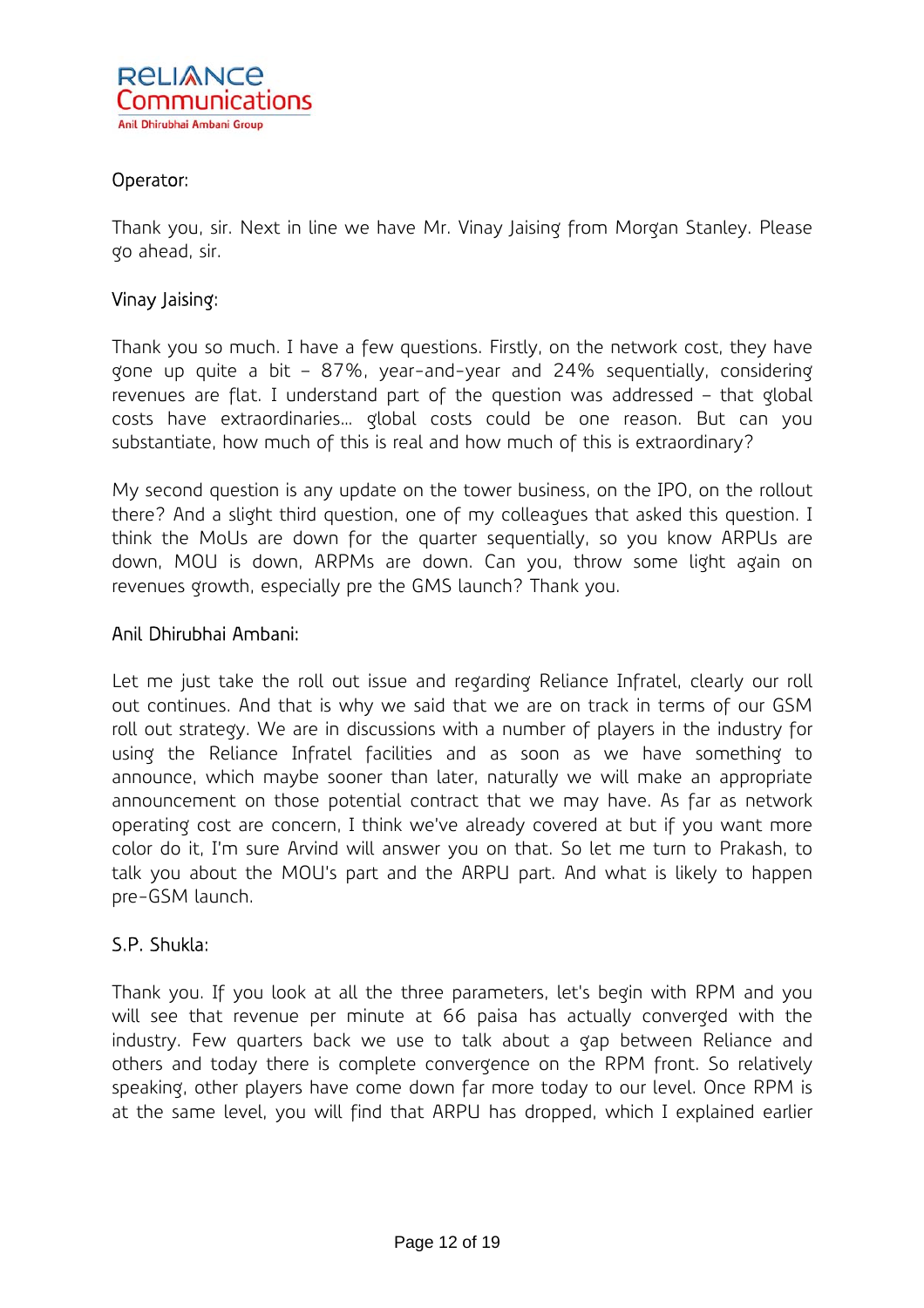

was mainly due to the one-time impact of our PCO revenues that have been impacted due to STD tariff having declined in the industry. This is a one-time impact, which shows plateauing, and now we are confident that as we roll out more and more PCO's in rural areas, as well as usage growth takes place in the mobility segment, we will once again resume our revenue growth. Thank you.

### Vinay Jaising:

Thank you, sir.

# Operator:

Next in line we have Mr. Suresh Mahadevan, UBS Securities. Please go ahead, sir.

### Suresh Mahadevan:

Yeah. Good evening. Thanks for the call and opportunity to ask this question.

One quick question on the IPO of Reliance Infratel, as well as any update on Globalcom will be helpful. That is question number one.

Second question is a general question for Mr. S.P. Shukla on the wireless business. I do think that the Indian mobile business has shown a fair amount of elasticity in the past, where you reduce tariffs and you get a lot of increasing usage that more than compensates and then you add revenue growth. Looking at this quarter somehow I feel have we gone to a sub-optimal level of tariffs in India, where the minutes of use are not helping us and we have to see the revenues pick up? Or do you think that with a lag, revenue could come back very strongly because this is a market where revenue per minute has continuously fallen and usage is continuously gone up. But I'm sure at some stage you will fall off that sweet spot. So I just wanted to pick your brains in terms of do you think operators are pricing in a sub-optimal manner? Thank you.

# Anil Dhirubhai Ambani:

I think, Suresh your questions had the answers themselves. I think that I will not take away Prakash Shukla's thunder but clearly I think that there is a lag effect as far as the points that you mentioned. Just to quickly cover, the Reliance Infratel and Reliance Globalcom IPO. As you are familiar, we have received the approvals on the RHP and the volatility in the Indian capital markets as well as global capital markets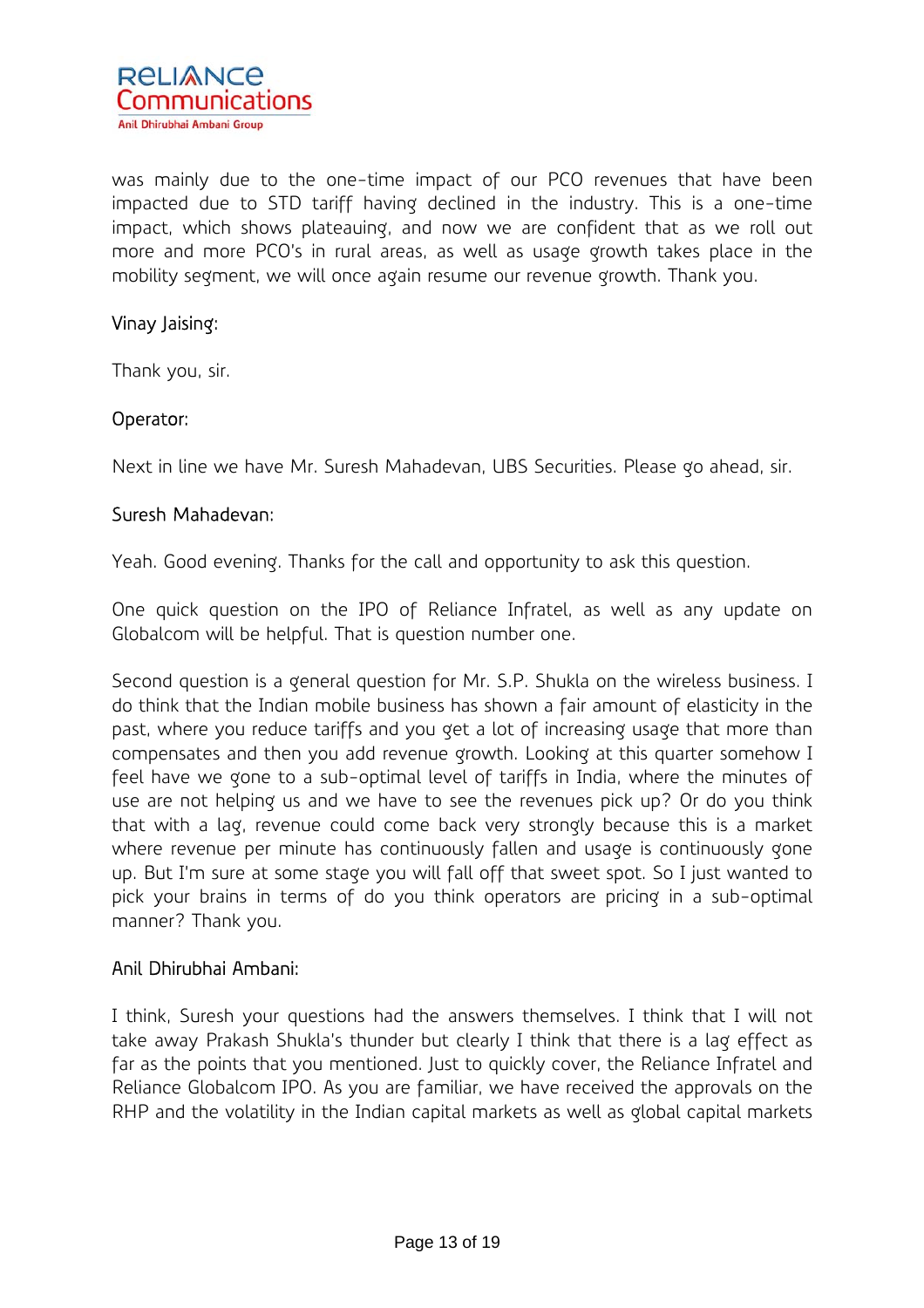

is what we are watching. And when we find the appropriate time, I'm sure that we will proceed both with Globalcom as well as with Infratel. And I think that we are using this time to complete our roll out on Infratel and also in our negotiations with our potential customers. Let me see what further wisdom Prakash wants to add to your question.

# S.P. Shukla:

Very little really, Suresh you have said it so well, there is little I can add. Yes, elasticity continues to be very much there. Usage has been growing as a result of reduction in tariffs. Only thing is lag effect has become little more pronounced. So what used to happen within the quarter is taking now longer than a quarter. I'm sure you will see resumed revenue growth going forward.

### Suresh Mahadevan:

Yeah. Thanks, so much.

# Operator:

Next in line we have Mr. Sachin Gupta from Lehman Brothers. Please go ahead, sir.

# Sachin Gupta:

Thanks, very much. I just have a couple of questions. Firstly on the cost, if you look at the cost for the group, the access and the license fee seems to be running at about 17% of the total group revenues where the historical run rate has been 20 to 25%. I was just wondering any color on that looks driving this down. Secondly, international long distance minutes, they seem to be have dropped in the June quarter and I can see the first drop ever, so any color on that would be useful as well. And lastly just a question to Mr. Shukla, you mentioned about the Wireless Broadband on USB data cards, just wondering any indication on how your market share is tracking or any color on the subscriber numbers? And you mentioned the ARPUs that's quite strong, do you think you can maintain ARPUs in Wireless Broadband going forward?

# S.P. Shukla:

In the wireless data segment, we have nearly 70% of the market. We have been pioneers in the industry having taken considerable lead on our only competitor. We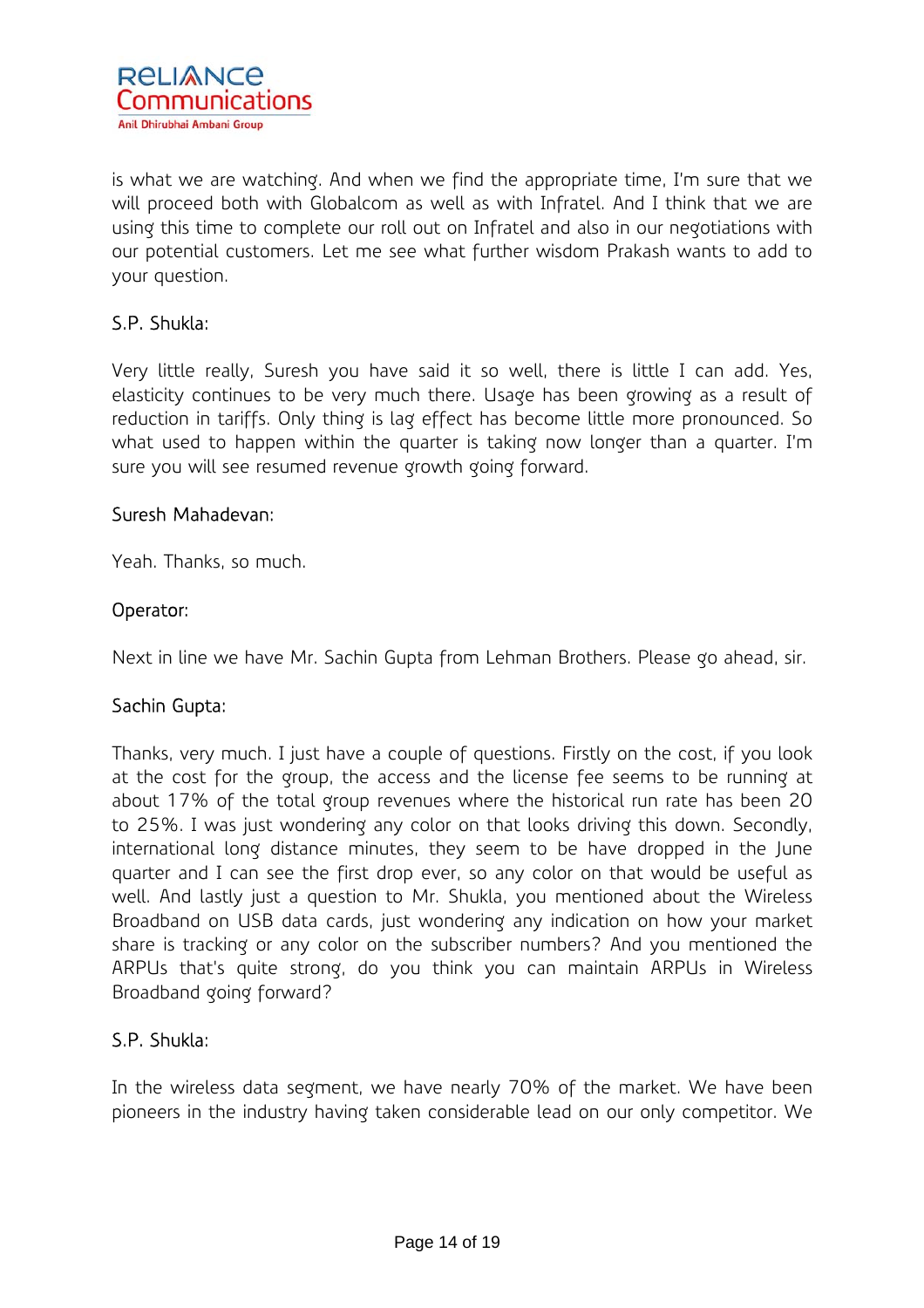

don't have actually any competitor in the GSM segment as of today. Yes, ARPUs have been very strong. Normally, a person who has a laptop and uses data on the go has the ability as well as inclination to pay for that kind of usage. We are rolling national high speed data network, which will further strengthen our position in this segment. On top of it, we are bringing a renewed focus by bringing in new data applications which will ride on the same data network. So besides all the data access which is usage of internet on the go, we will be supplementing it with an applications layer riding on it which will further strengthen our ARPU upliftment. I would hand over to Mr. Garg to answer the second part of your question.

# Punit Garg:

I think we are looking at really the loss in data, which you are seeing first time. Let's look at the three clear factors. In terms of revenue we have maintained despite ADC drop, which is access deficit charge, which really hurts our top-line and bottom-line both. And second, two acquisitions which is eWave and VANCO and all the integration cost. In the case of VANCO we are moving some of the services toi India. So there are costs which are incurred as part of that integration. And this is what you've seeing in this quarter and we hope that its all with you.

#### Anil Dhirubhai Ambani:

To your question on the 17% on the access charges, I think our overall competitiveness lies from the depth and the breath of our network and probably will be the largest amounts of points of interconnect that we have whereby we can complete the calls completely on our own network compared to anybody else. I think that when we look at our PoI level, we have multiple number of times of PoIs than most other operators and that allows us to keep our access charges under control.

# Sachin Gupta:

Thanks so much for that.

# Anil Dhirubhai Ambani:

Thank you.

# Operator: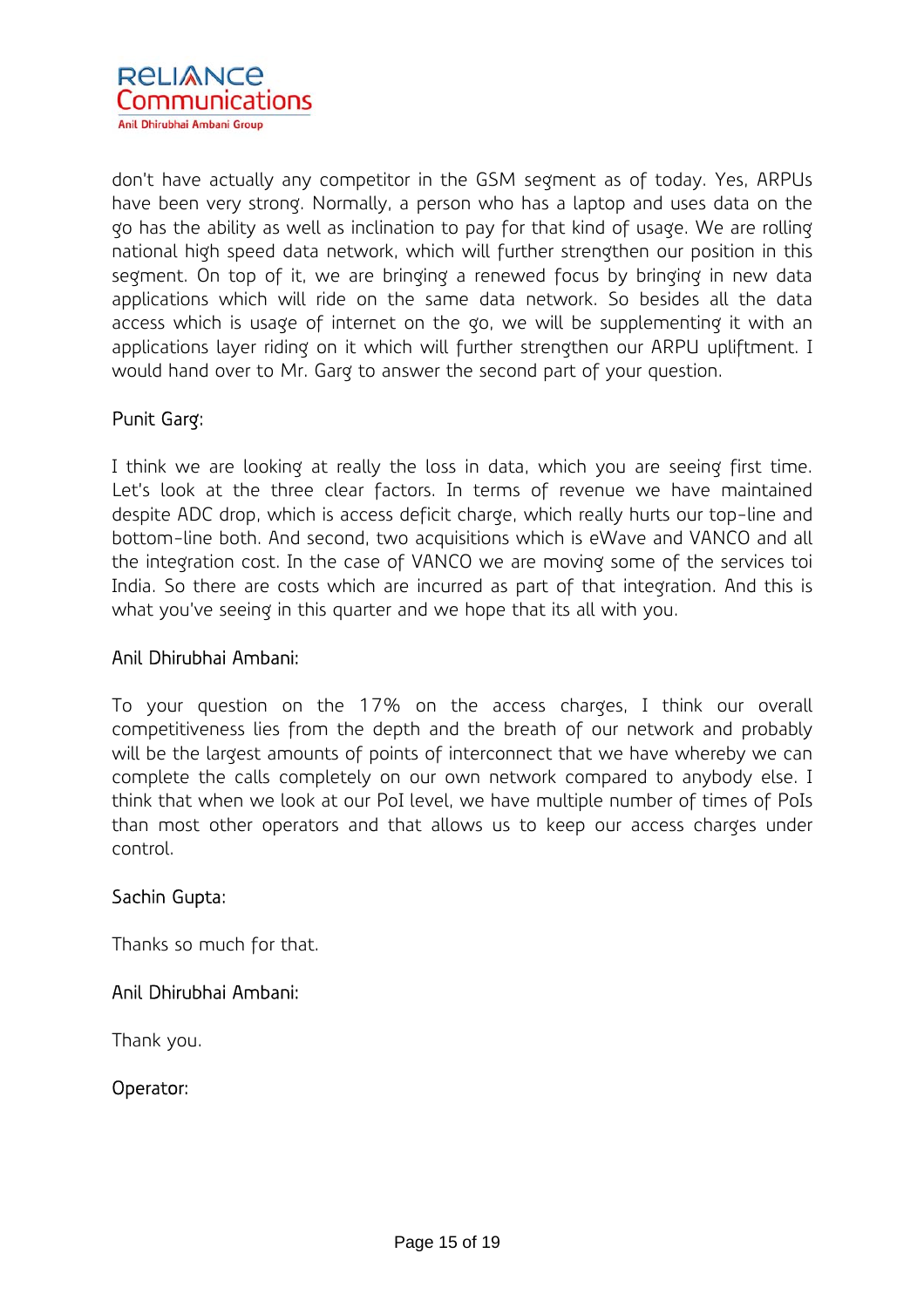

Next in line we have Surabhi from Morgan Stanley. Please go ahead.

### Surabhi:

Hi. Thanks for the opportunity. I just had a quick question on the net finance charges this quarter, which is an income of Rs. 2 billion. Could you please elaborate on this?

### Anil Dhirubhai Ambani:

It is based on our cash balances that we have, both in foreign exchange and in rupees, which we are sitting on in India.

#### Surabhi:

Okay. Thank you.

### Arvind Narang:

Surabhi we will give you the details.

#### Operator:

Thank you. Next in line we have Mr. Rajiv Sharma from HSBC Securities.

#### Rajiv Sharma:

Thanks for the opportunity. I have couple of questions. First question is that with 3G policy on the edge and maybe we have an announcement tomorrow, I just wanted to understand that given that you have both CDMA and GSM, what could be your priority? That, you upgrade with GSM to 3G or you would you do EVDO or do both?

#### Anil Dhirubhai Ambani:

We have the opportunity to do both. The regulatory frameworks allow us to do both. And as you will appreciate that we have customers in the CDMA side and as we build our new GSM network. So actually we will look at an appropriate forward path to do both.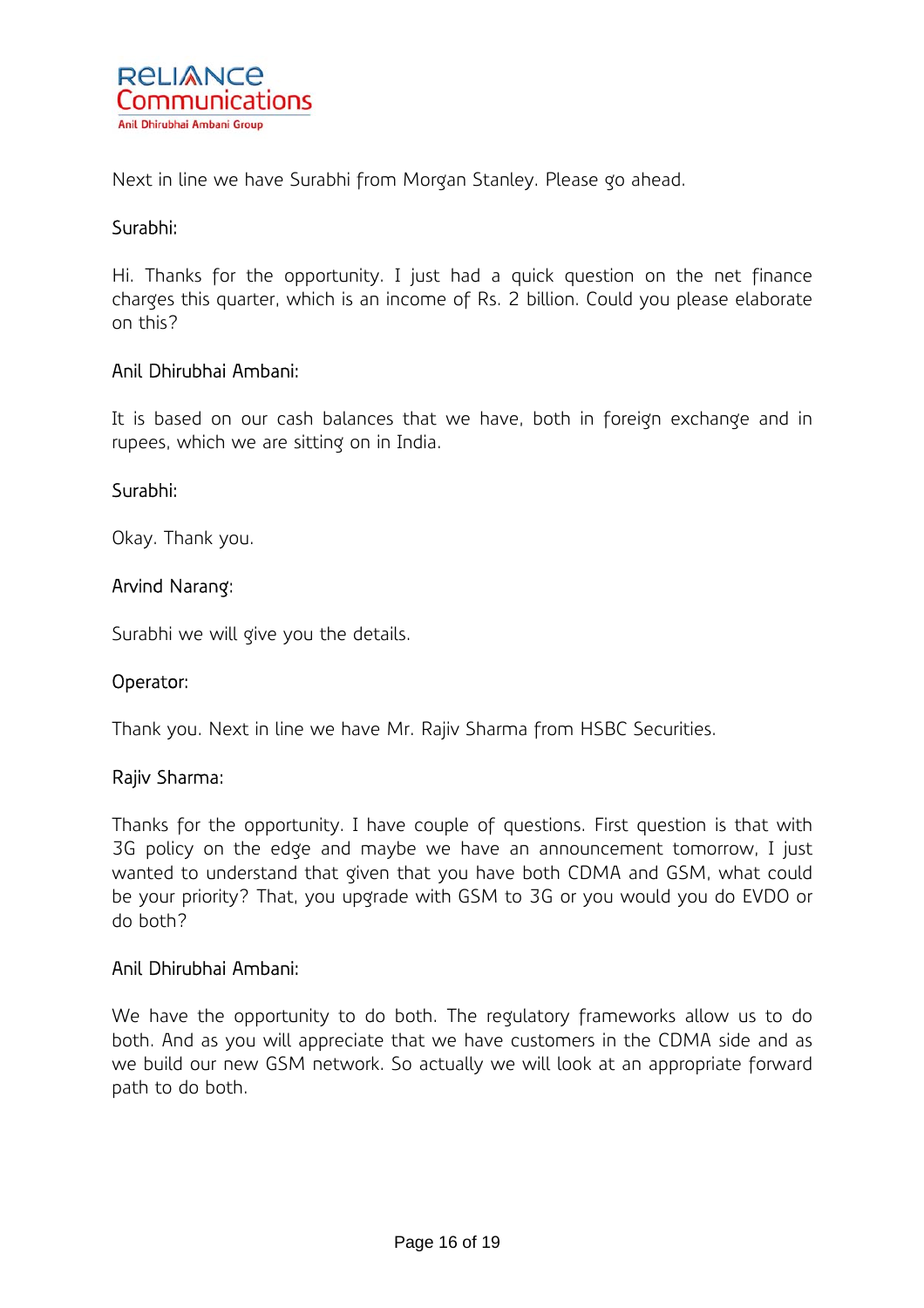

# Rajiv Sharma:

Okay. And a follow up question here is that you mentioned that you are doing a lot on data and no GSM players are able to provide anything on data, but going forward do you think it is to something inherent with the network capabilities and even your move to GSM will not allow you to get to launch products with data capabilities on the GSM side and restricted to CDMA or do you think you can do something on the data with your GSM network as well?

### Anil Dhirubhai Ambani:

Yeah. I think that the way we've looked at this is that the large amount of all the range of data services that we will provide will be naturally on our CDMA networks. And then as and when we have the WCDMA network, which is the forward path for GSM services, naturally we will be able to provide data services on that platform too.

### Rajiv Sharma:

Okay. And the last question is, if you could give us sense of your GSM rollout. When we can expect a full pan-India rollout, could be conservative or realistic timeframe do you think?

# Anil Dhirubhai Ambani:

Yeah. Our realistic timeframe is – as we stated earlier towards the beginning of this year – that end of the year we start selectively in selective towns and then we complete the overall network and start up in a phased manner services towards the middle of next year. You will appreciate that providing coverage and capacity in over 20,000 towns in India, which has taken most of the operators between 15 and 20 years, we are trying to accomplish in a period of 12 to 18 months.

#### Rajiv Sharma:

Okay. Thanks a lot.

#### Operator:

Thank you. Next in line we have Zaharah Sheriff from ASK Investment. Please go ahead.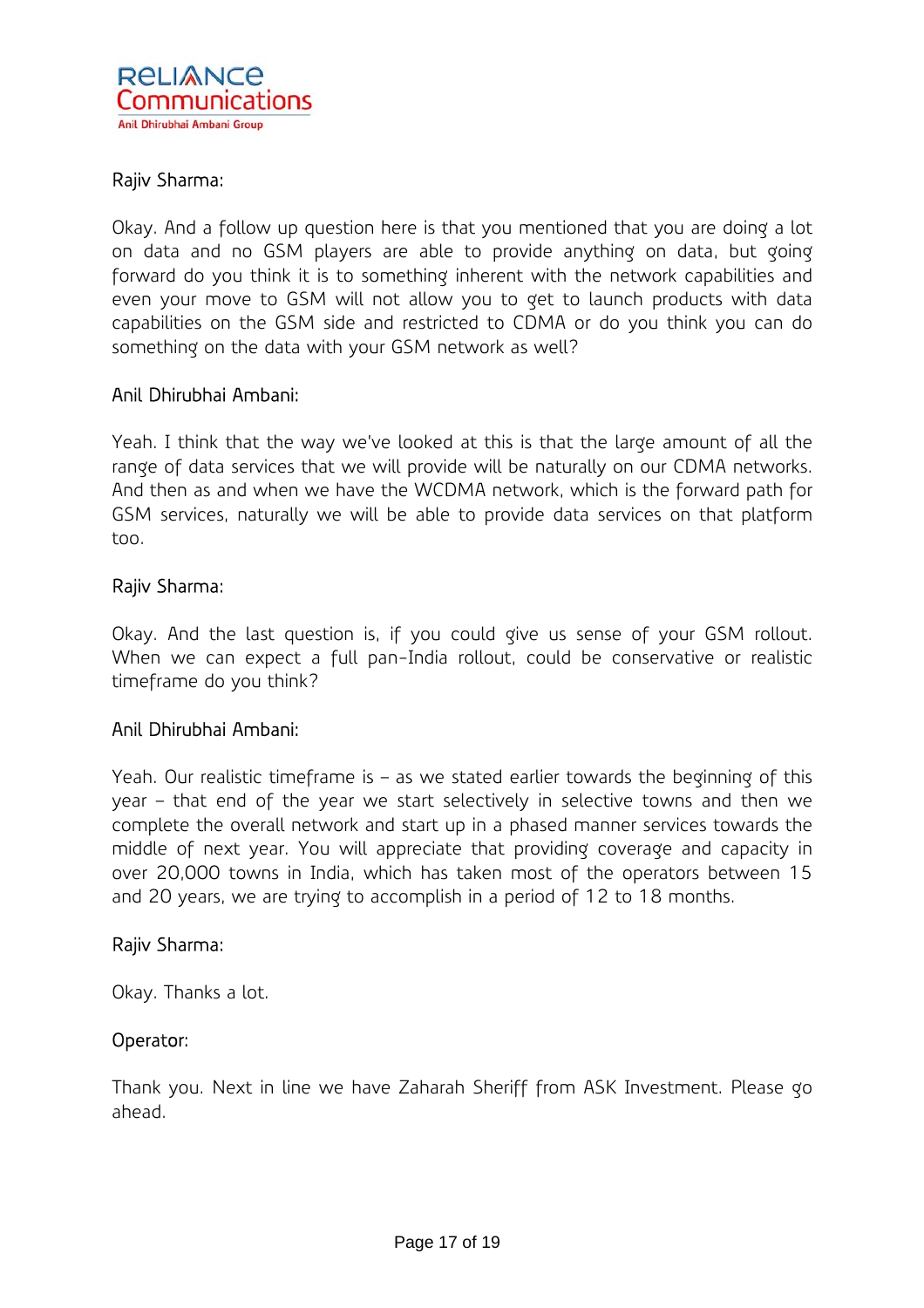

# Zaharah Sheriff:

Yeah. Thank you. I just wanted to know as at end March 31st you had foreign currency exposure of in excess of US\$ 3 billion. So the translation impact of that -- where would that gets reflected in the financials?

### Anil Dhirubhai Ambani:

Yeah. As far as all are foreign exchange exposures are concerned, which are primarily driven for capital expenditure purposes, as per the Companies Act this will just be reflected in our capital account in terms of how we will account for the capital expenditure.

### Zaharah Sheriff:

But why is that still not deployed, I mean you had cash also against that. So would that not -- I mean has this actually been deployed to fixed assets yet or… ?

#### Anil Dhirubhai Ambani:

Yes. I think it's on a continuous basis. We have cash both in dollars, as well as in rupees in our cash balances. And we still have a fairly conservative net debt to equity ratio and as and when the capex gets booked and committed, naturally the appropriate levels of foreign exchange rates are used appropriately in our capital account.

#### Zaharah Sheriff:

And also just one more thing, could you elaborate on the hedging policy if any that is being deployed?

# Anil Dhirubhai Ambani:

Yeah. I think that by and large we use I would say a conservative framework in terms of both our imports and whatever are exports revenues in terms of service revenues. And you would appreciate that a large part of our capex is happened within last year and this year. And then we expect a substantial reduction downwards in capex and the intensity of capital expenditure over the next coming years. So we keep a fairly conservative framework both for exchange rates, interest rates and currency management across the company.